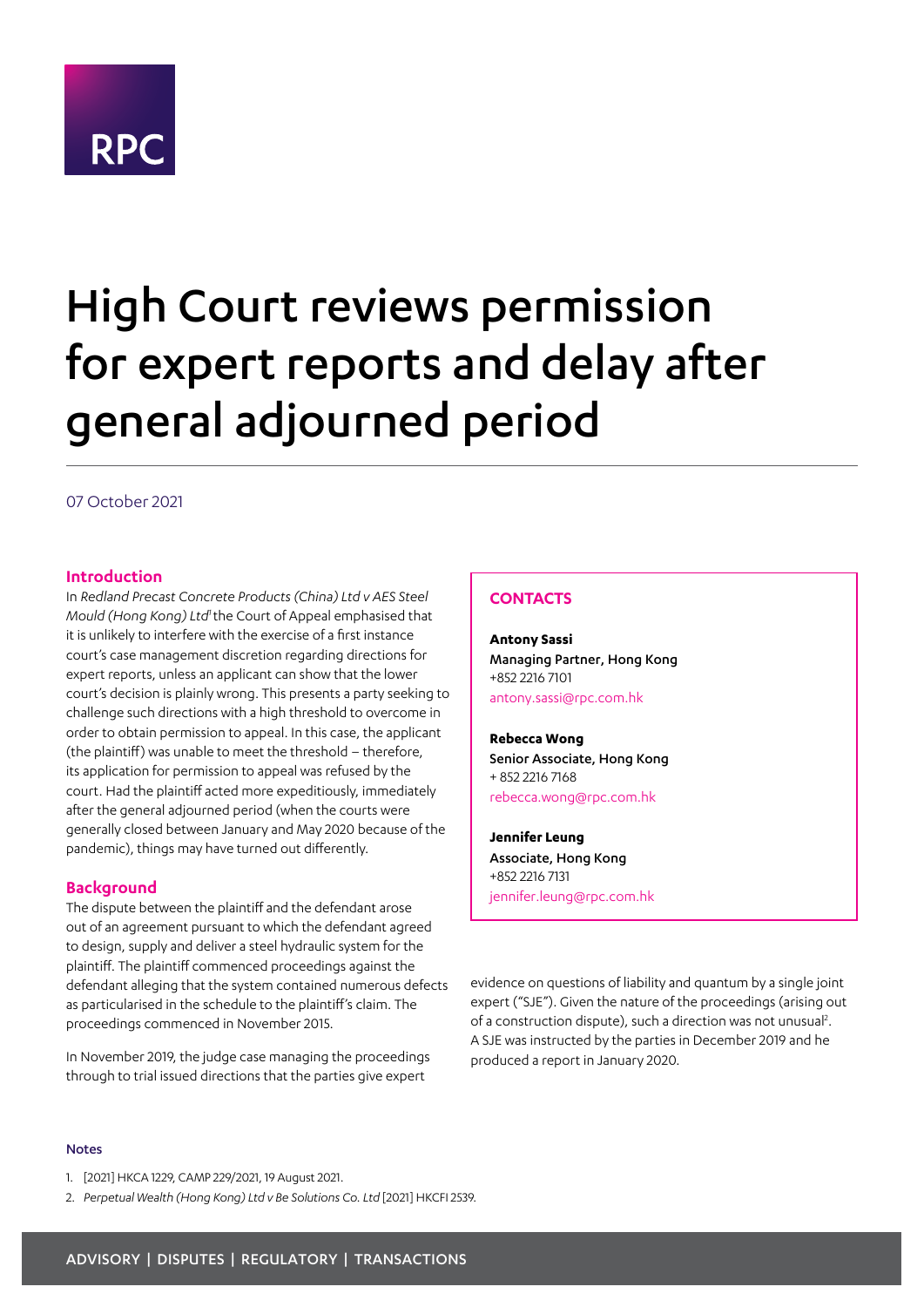The trial was supposed to start in February 2020 but had to be adjourned because of the general adjourned period between January and May 2020 during which the courts were closed (save for urgent and essential business) because of the COVID-19 pandemic. The trial was rescheduled to start in September 2021 (with 12 days reserved).

In February 2021, the plaintiff applied for permission to rely on its own expert report at trial. It appears that the plaintiff had instructed the expert in approximately March 2020 and he produced a report, of 192 pages (excluding appendices) responding to some 128 alleged defects, which took approximately eight months to prepare.

The plaintiff's application was heard by the judge in May 2021, a few months before the rescheduled trial date. The plaintiff claimed that the SJE's report's conclusions were unsustainable and largely based on the parties' "unpleaded" case<sup>3</sup>. The judge dismissed the plaintiff's application on the basis that (among other things) – the plaintiff's expert's report was not necessary, it was too late to submit a further expert report and doing so would cause real prejudice to the defendant.

The plaintiff applied for permission to appeal which was refused by the judge. The matter came before the Court of Appeal. The issue for determination was whether to grant permission to appeal the judge's case management decision. The plaintiff raised several potential grounds of appeal, including that:

- **•** given the nature of the technical evidence, there were good reasons for allowing the plaintiff to rely on its expert report at trial
- **•** the judge had been wrong to consider that the plaintiff's concerns about the SJE's report could be adequately dealt with at trial when the SJE's report (so the argument went) referred to so many "unpleaded matters<sup>"4</sup>, and
- **•** any delay by the plaintiff had not caused the defendant to suffer any real prejudice that could not be compensated by an order for costs, in the event that the plaintiff was allowed to rely on its expert's report.

# **Decision**

The Court of Appeal refused to grant the plaintiff permission to appeal and, in doing so, concluded that the plaintiff's application was "wholly unmeritorious"<sup>5</sup>.

#### Exercise of case management discretion

The Court of Appeal referred to established case law that confirms that an appeal court should not interfere with a lower court's case management decisions, unless the appeal court is exercising a discretion afresh (for example, at a hearing *de novo* – which was not the case here) or the lower court had made a decision that was plainly wrong<sup>6</sup>. This presented an applicant with a "high hurdle" to overcome; particularly, where the case managing judge had been dealing with all the interlocutory matters since the case had been transferred to a specialist court list (as was the case here – namely, the "Construction List") and was the designated trial judge.

This was probably enough to reject the plaintiff's application – however, the Court of Appeal went on to consider in some detail the potential grounds of appeal raised by the plaintiff.

#### Good reasons

The fact that a party might have a good reason for putting forward a second expert report was not conclusive and was only one factor to be considered. Ultimately, the courts had to be guided by the interests of justice and the overall or underlying objectives of the court rules<sup>7</sup>.

*SJE's alleged reliance on "unpleaded matters"*

The Court of Appeal's response to the plaintiff's concern that the SJE had attributed certain alleged defects to causes not asserted by either party serves as a telling reminder for expert witnesses:

*"An expert, still less a joint expert, is not an advocate for either party. He is not bound to choose between the rival contentions of the adversaries, pleaded or otherwise. If, based on the materials provided, his considered opinion is that a specific defect was due neither to the cause alleged by the plaintiff nor to that suggested by the defendant but to a third cause, he is not only free but duty-bound to say so."8*

#### Notes

- 3. *Supra* note 1, at para 8.
- 4. *Supra* note 1, at para 16.
- 5. *Supra* note 1, at para 34.
- 6. *Supra* note 1, at paras 10-11.
- 7. *Supra* note 1, at para 13 and Rules of the High Court, Order 1A, Rule 1.
- 8. *Supra* note 1, at para 18.